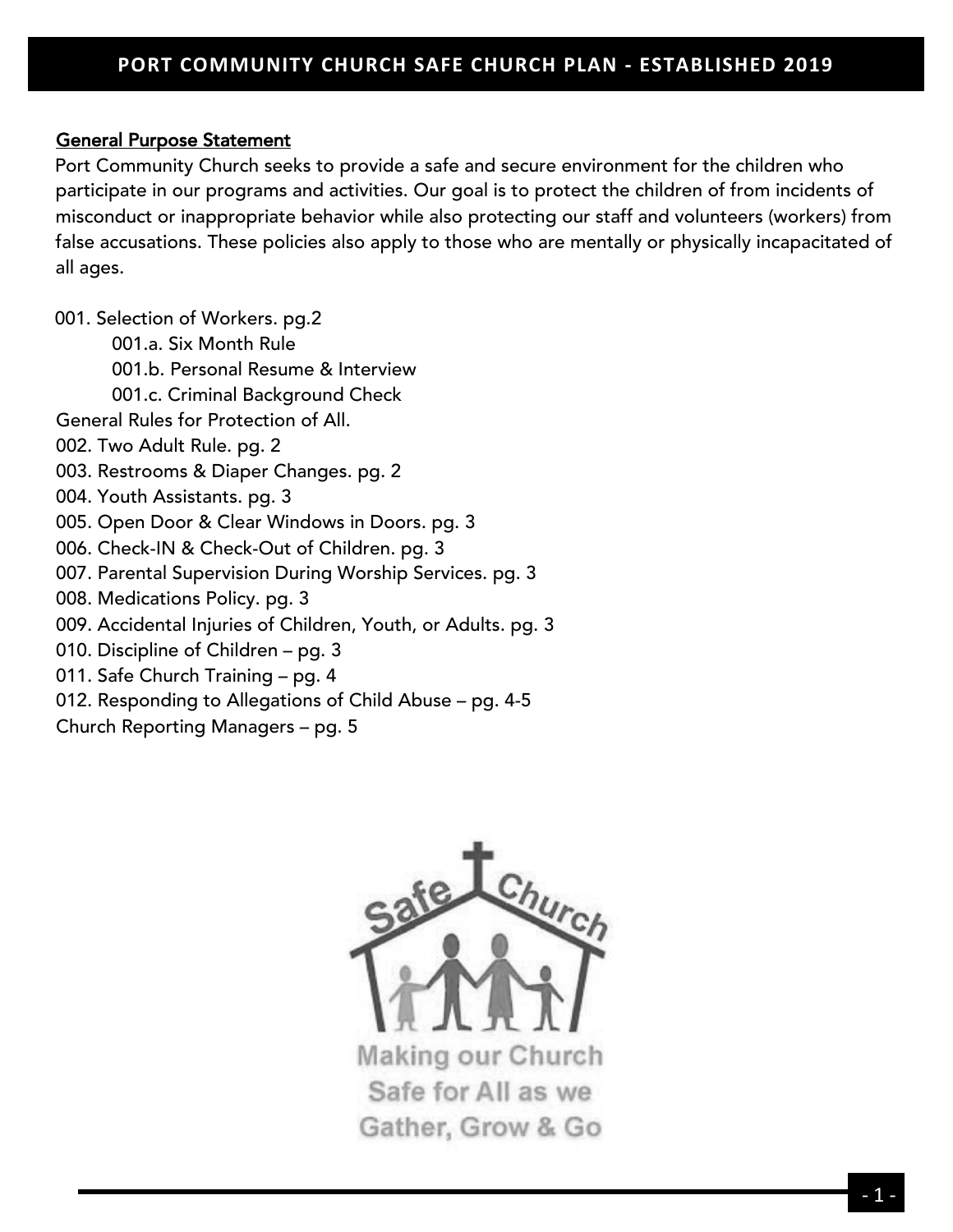#### 001. Selection of Workers

All persons who desire to work with the children participating in our programs and activities will be screened. This screening includes the following:

## 001.a. Six Month Rule

No person will be considered for any volunteer position involving contact with minors until she/he has been involved with Port Community Church for a minimum of six (6) months. This time of interaction between our leadership and the applicant allows for better evaluation and suitability of the applicant for working with children.

#### 001.b. Personal Resume & Interview

An employee will provide a resume. A face-to-face interview may be scheduled with the applicant to discuss his/her suitability for the position. In addition to reference and background checks, a review of spiritual giftedness for ministry.

## 001.c. Criminal Background Check

All employees or volunteers who work with children and youth must undergo a Multistate Criminal and Sex Offender background check with Secure Search or similar company. An up-to-date background check on file from an educational institution is also acceptable. The background check authorization form and results will be maintained in confidence on file in the church office.

# GENERAL RULES FOR PROTECTION OF ALL

# 002. Two Adult Rule

It is our goal that a minimum of two adult workers will be in attendance at all times when children are being supervised during our special programs and activities. Nursery caregivers for infants and toddlers (Birth to age 3) will serve with an assistant.

#### 003. Restrooms & Diaper Changes

When children are in our care and need to use the restroom, the door must remain open so that the child is protected from being seen and the caregiver stands at the door one foot in and one foot outside the door.

Parents or guardians will be required to change diapers of their own children, unless otherwise directed by the parent or guardian.

#### 004. Youth Assistants

Youth assistants (14 years or older) who work with the nursery or pre-school class must complete survey, provide a letter of recommendation, and receive training. Screened adult must be present at all times.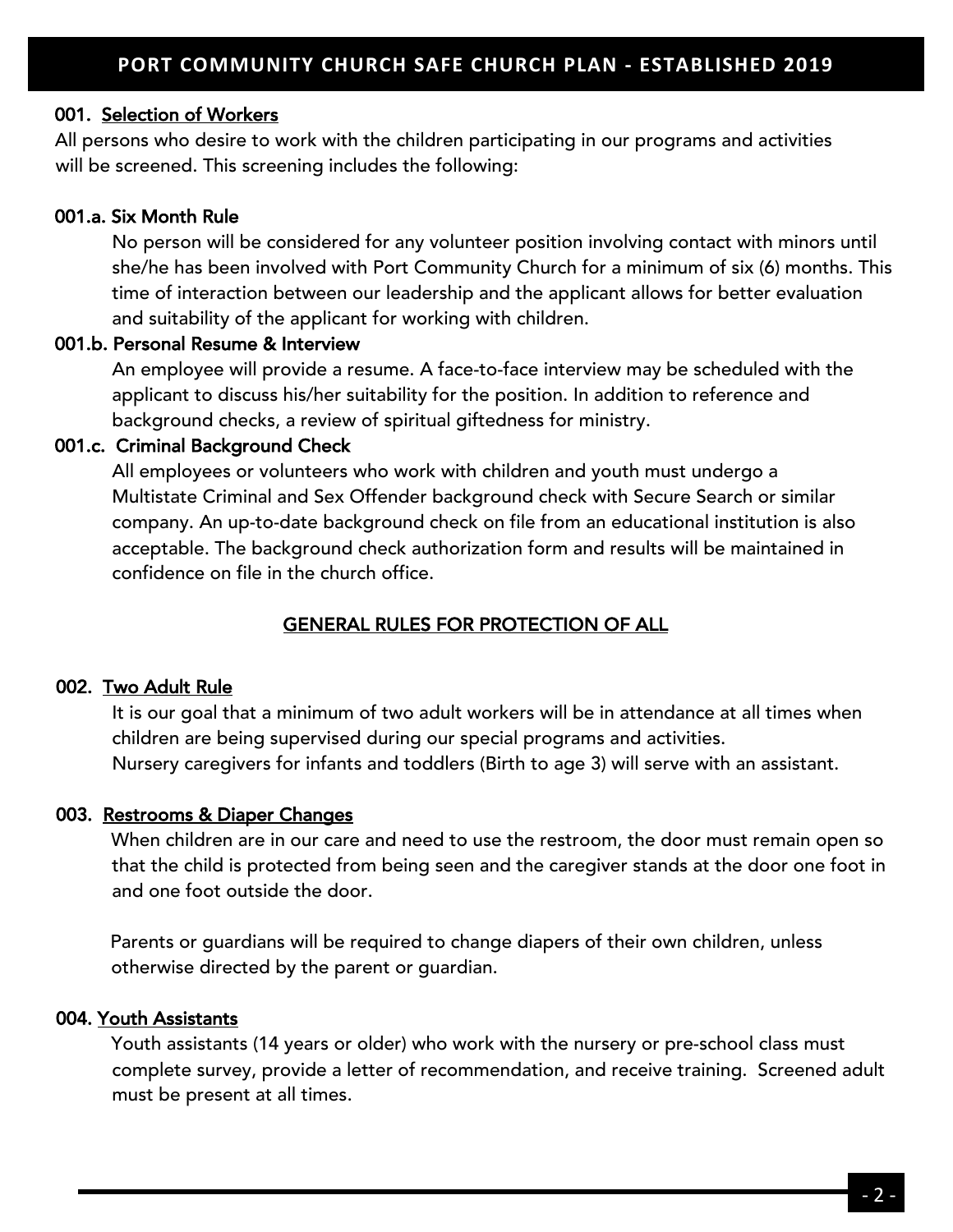#### 005. Open Doors & Clear Windows

All church doors will have windows installed for easy visibility.

#### 006. Check-In and Check-Out of Children

Parents and guardians are required to drop off and pick up their children. More specific designees for pick-up are required for VBS and special community events (ie: parent registers names; photo id required).

#### 007. Parental Supervision During Worship Service

All children that leave the sanctuary during the service will be accompanied by a parent or guardian given the structure of our church and security.

#### 008. Medications Policy

It is the policy of Port Community Church not to administer either prescription or nonprescription medications to the children under our care. Medications should be administered by a parent at home. Exceptions to the medications policy may be granted to parents of children with potentially life-threatening conditions (such as asthma or severe allergic reactions). Parents of such children should address their situation with the church office to develop a plan of action.

#### 009. Accidental Injuries

In the event that a child or youth is injured while under our care, the following steps should be followed: For minor injuries, scrapes, and bruises, workers will provide First Aid (Band-Aids, etc.) as appropriate and will notify the child's parent or guardian of the injury at the time the child is picked up from our care. For injuries requiring medical treatment beyond simple First Aid, the parent and/or guardian will immediately be summoned in addition to the worker's supervisor. If warranted by circumstances, an ambulance will be called. Once the child has received appropriate medical attention, an incident report will be completed in the case of injuries requiring treatment by a medical professional. Special community events will require a nurse or EMT present.

Injuries involving children, youth, and adults require completion of an Incident Report form (In appendix).

#### 010. Discipline Policy

The church does not to administer corporal punishment, even if parents have suggested or given permission for it. There should be no spanking, grabbing, hitting, or other physical discipline of children. Workers should consult with church office and parents if assistance is needed with disciplinary issues.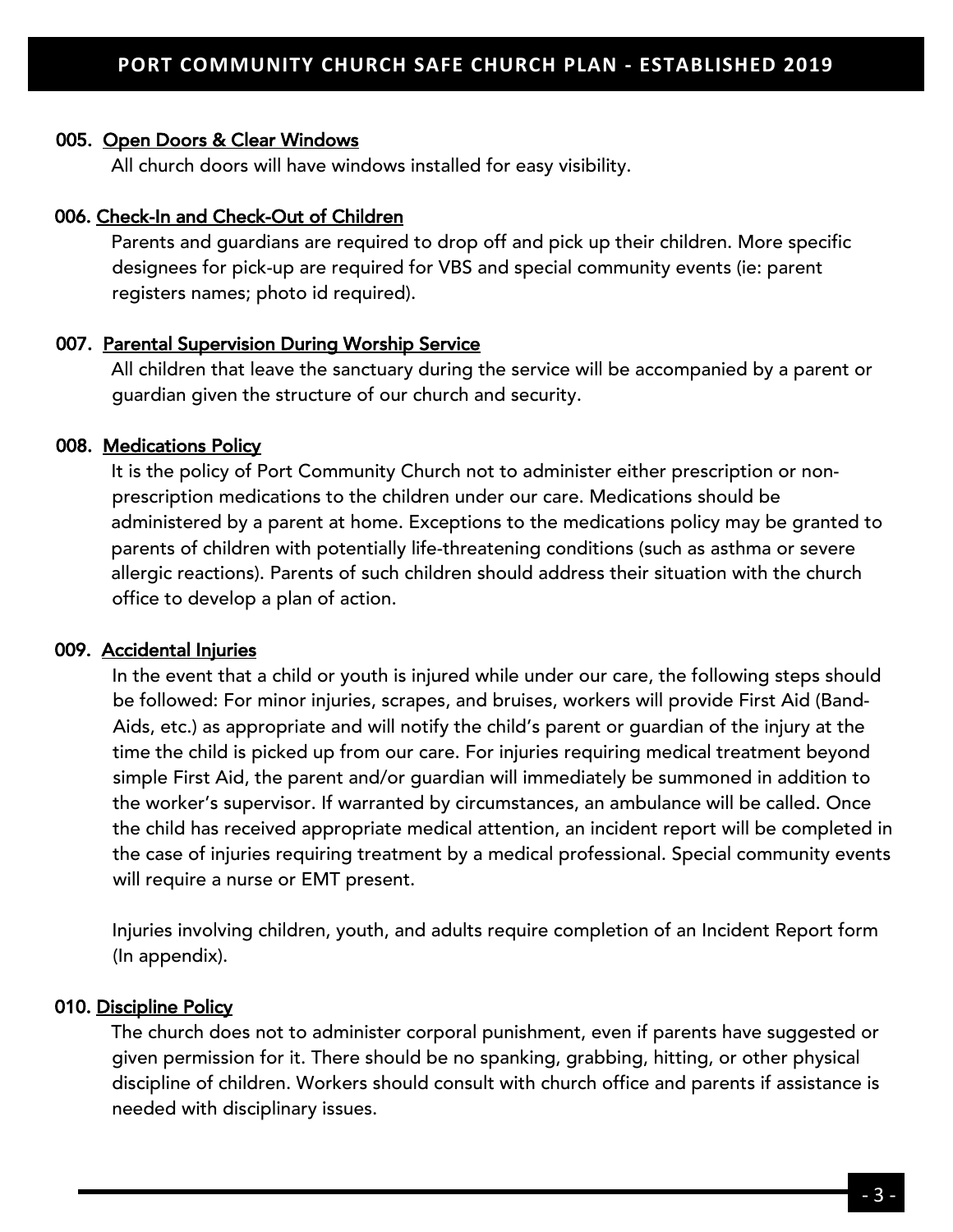Youth are required to complete a "Youth Covenant Form" to participate in youth activities for a safe, encouraging environment for all youth. Those who engage in any type of bullying will be placed on disciplinary status in conjunction with parents.

# 011. Safe Church Training

Office personnel and/or Christian Education Committee members inform volunteers working with children to complete background checks. Each volunteer will review & initial copy of the Safe Church plan and attach it to the background check. Safe Church plan will be posted near the mailbox area.

# 012. Responding to Allegations of Child Abuse

(This policy also apply to those who are mentally or physically incapacitated of all ages.) For purposes of this policy, "child abuse" is any action (or lack of action) that endangers or harms a child's physical, psychological or emotional health and development. In the event that an individual involved in the care of children at this Port Community Church becomes aware of suspected abuse or neglect of a child under his/her care, this should be reported immediately to the pastor of the church, the lay leader, or designated female Christian Education representative for further action, including reporting to authorities as may be mandated by state law.

In the event that an incident of abuse or neglect is alleged to have occurred at Port Community Church or during our sponsored programs or activities, the following procedure shall be followed:

- 1. The parent or guardian of the child will be notified.
- 2. The worker or church member alleged to be the perpetrator of the abuse or misconduct will immediately be placed on leave pending an investigation and instructed to remain away from the premises during the investigation. He or she should be instructed to have no contact with the victim or with witnesses.
- 3. All allegations of abuse should be reported to the civil authorities, and the organization will comply with the state's requirements regarding mandatory reporting of abuse as the law then exists. The organization will fully cooperate with the investigation of the incident by civil authorities.
- 4. The insurance company will be notified, and the organization will complete an incident report. Any documents received relating to the incident and/or allegations will immediately be forwarded to the insurance company.
- 5. A person will be designated to be a spokesperson to the media concerning incidents of abuse or neglect. The advice of legal counsel will be sought before responding to media inquiries or releasing information about the situation to the congregation. All other representatives of the organization should refrain from speaking to the media.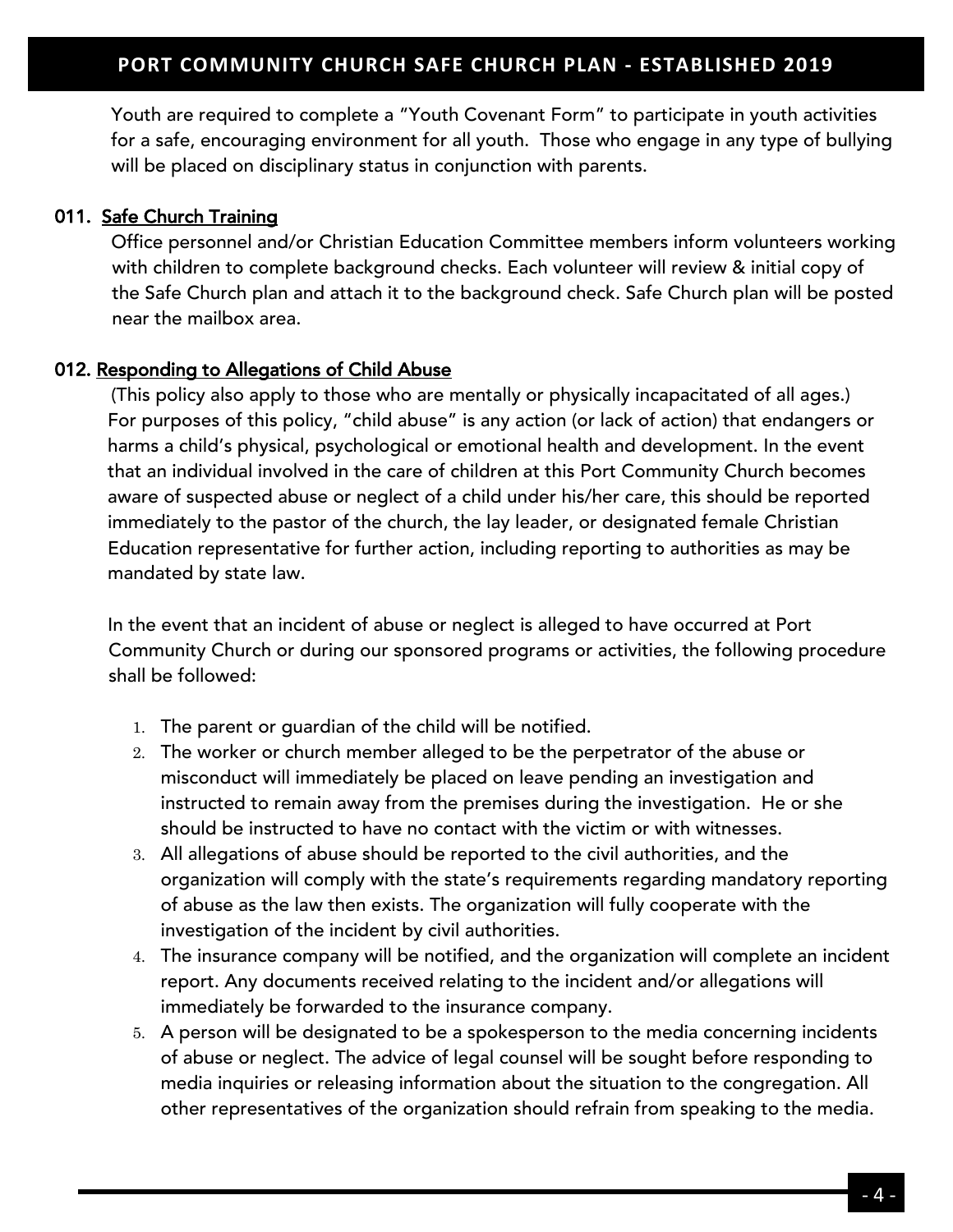## Ξ **PORT COMMUNITY CHURCH SAFE CHURCH PLAN - ESTABLISHED 2019**

- 6. A pastoral visit will be arranged for those who desire it. This should be for the purpose of providing pastoral support during the time of crisis and not for the purpose of investigating the incident or influencing the investigation.
- 7. Any person who is not found innocent of the alleged abuse or misconduct will be removed from their position working with children or youth.

## DESIGNATED SAFE CHURCH - Responders

Pastor Frank Brown (609-412-7352) Dave Crawford, Lay Leader (609-226-8663) Jo Kohl, Christian Education Representative & Church Council Representative (609-412-6271) Dawn Carty, Trustee Representative (609- 442-6728) Reviewed: Jim Schroeder, Attorney (Schroeder Law Group -Jersey Shore Law Firm

Established 2019 | Updated 2020, 2021, 2022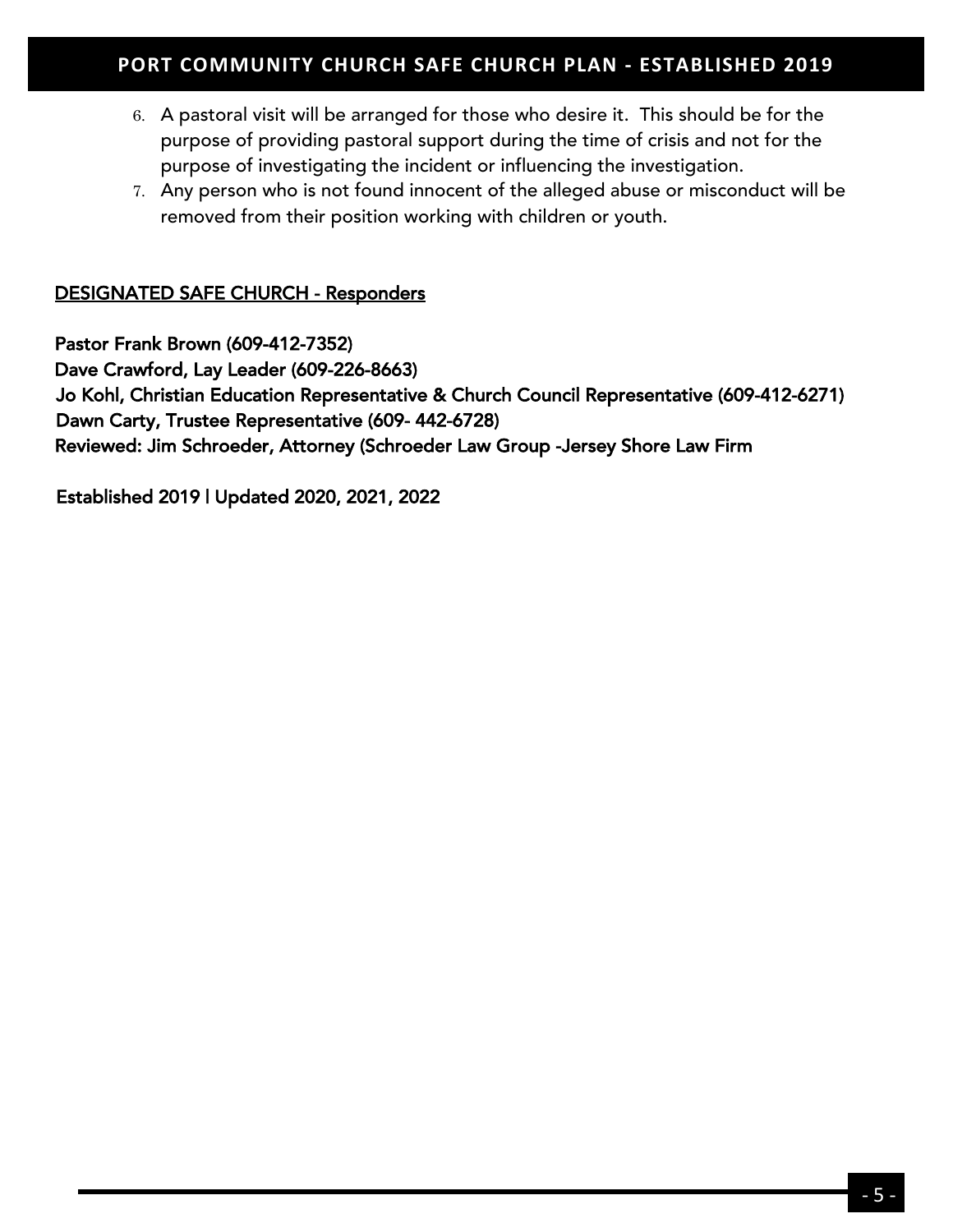# CRITICAL INCIDENT REPORTING FORM

# **Port Community Church Contact Information**

**Church Address: 118 Main St, Port Republic, NJ 08241 PCC Homebase & Office Address: 66 Pomona Avenue, Port Republic, NJ 08241 Email: office@portcommunitychurch.com WEB: www.portcommunitychurch.com Pastor Frank Brown: Call/Text: 609-412-7352**

DATE OF INCIDENT: \_\_\_\_\_\_\_\_\_\_\_\_\_\_\_\_\_\_\_

## NAME AND ADDRESS OF INJURED PERSON(S):

|        | INJURED PERSON(S) NAME | <b>MOBILE</b> | <b>HOME</b>  | <b>ADDRESS</b> |
|--------|------------------------|---------------|--------------|----------------|
|        |                        | <b>PHONE</b>  | <b>PHONE</b> |                |
|        |                        |               |              |                |
| n<br>痴 |                        |               |              |                |
| 3      |                        |               |              |                |
| 4      |                        |               |              |                |
| C      |                        |               |              |                |

#### WHERE DID THE INCIDENT OCCUR?

(BE SPECIFIC TO INSIDE OR OUTSIDE OF CHURCH, WHICH ROOMS, ETC.)

## WHAT TYPE OF INCIDENT (CHECK ONE):

|  | $\Box$ Physical |
|--|-----------------|
|  |                 |

! Physical ! Emotional ! Property Damage ! Sexual

\_\_\_\_\_\_\_\_\_\_\_\_\_\_\_\_\_\_\_\_\_\_\_\_\_\_\_\_\_\_\_\_\_\_\_\_\_\_\_\_\_\_\_\_\_\_\_\_\_\_\_\_\_\_\_\_\_\_\_\_\_\_\_\_\_\_\_\_\_\_\_\_\_\_\_\_\_\_\_\_\_\_\_\_\_\_\_\_\_\_

# DESCRIBE INCIDENT IN DETAIL, PROVIDING DATES, TIMES, AND SURROUNDING EVENTS:

\_\_\_\_\_\_\_\_\_\_\_\_\_\_\_\_\_\_\_\_\_\_\_\_\_\_\_\_\_\_\_\_\_\_\_\_\_\_\_\_\_\_\_\_\_\_\_\_\_\_\_\_\_\_\_\_\_\_\_\_\_\_\_\_\_\_\_\_\_\_\_\_\_\_\_\_\_\_\_\_\_\_\_\_\_\_\_\_\_\_ \_\_\_\_\_\_\_\_\_\_\_\_\_\_\_\_\_\_\_\_\_\_\_\_\_\_\_\_\_\_\_\_\_\_\_\_\_\_\_\_\_\_\_\_\_\_\_\_\_\_\_\_\_\_\_\_\_\_\_\_\_\_\_\_\_\_\_\_\_\_\_\_\_\_\_\_\_\_\_\_\_\_\_\_\_\_\_\_\_\_ \_\_\_\_\_\_\_\_\_\_\_\_\_\_\_\_\_\_\_\_\_\_\_\_\_\_\_\_\_\_\_\_\_\_\_\_\_\_\_\_\_\_\_\_\_\_\_\_\_\_\_\_\_\_\_\_\_\_\_\_\_\_\_\_\_\_\_\_\_\_\_\_\_\_\_\_\_\_\_\_\_\_\_\_\_\_\_\_\_\_ \_\_\_\_\_\_\_\_\_\_\_\_\_\_\_\_\_\_\_\_\_\_\_\_\_\_\_\_\_\_\_\_\_\_\_\_\_\_\_\_\_\_\_\_\_\_\_\_\_\_\_\_\_\_\_\_\_\_\_\_\_\_\_\_\_\_\_\_\_\_\_\_\_\_\_\_\_\_\_\_\_\_\_\_\_\_\_\_\_\_ \_\_\_\_\_\_\_\_\_\_\_\_\_\_\_\_\_\_\_\_\_\_\_\_\_\_\_\_\_\_\_\_\_\_\_\_\_\_\_\_\_\_\_\_\_\_\_\_\_\_\_\_\_\_\_\_\_\_\_\_\_\_\_\_\_\_\_\_\_\_\_\_\_\_\_\_\_\_\_\_\_\_\_\_\_\_\_\_\_\_ \_\_\_\_\_\_\_\_\_\_\_\_\_\_\_\_\_\_\_\_\_\_\_\_\_\_\_\_\_\_\_\_\_\_\_\_\_\_\_\_\_\_\_\_\_\_\_\_\_\_\_\_\_\_\_\_\_\_\_\_\_\_\_\_\_\_\_\_\_\_\_\_\_\_\_\_\_\_\_\_\_\_\_\_\_\_\_\_\_\_ \_\_\_\_\_\_\_\_\_\_\_\_\_\_\_\_\_\_\_\_\_\_\_\_\_\_\_\_\_\_\_\_\_\_\_\_\_\_\_\_\_\_\_\_\_\_\_\_\_\_\_\_\_\_\_\_\_\_\_\_\_\_\_\_\_\_\_\_\_\_\_\_\_\_\_\_\_\_\_\_\_\_\_\_\_\_\_\_\_\_ \_\_\_\_\_\_\_\_\_\_\_\_\_\_\_\_\_\_\_\_\_\_\_\_\_\_\_\_\_\_\_\_\_\_\_\_\_\_\_\_\_\_\_\_\_\_\_\_\_\_\_\_\_\_\_\_\_\_\_\_\_\_\_\_\_\_\_\_\_\_\_\_\_\_\_\_\_\_\_\_\_\_\_\_\_\_\_\_\_\_

#### WITNESSES TO INCIDENT AND PHONE NUMBERS:

| <b>WITNESS NAME</b> | <b>PHONE NUMBER</b> |
|---------------------|---------------------|
|                     |                     |
|                     |                     |
|                     |                     |
|                     |                     |
|                     |                     |